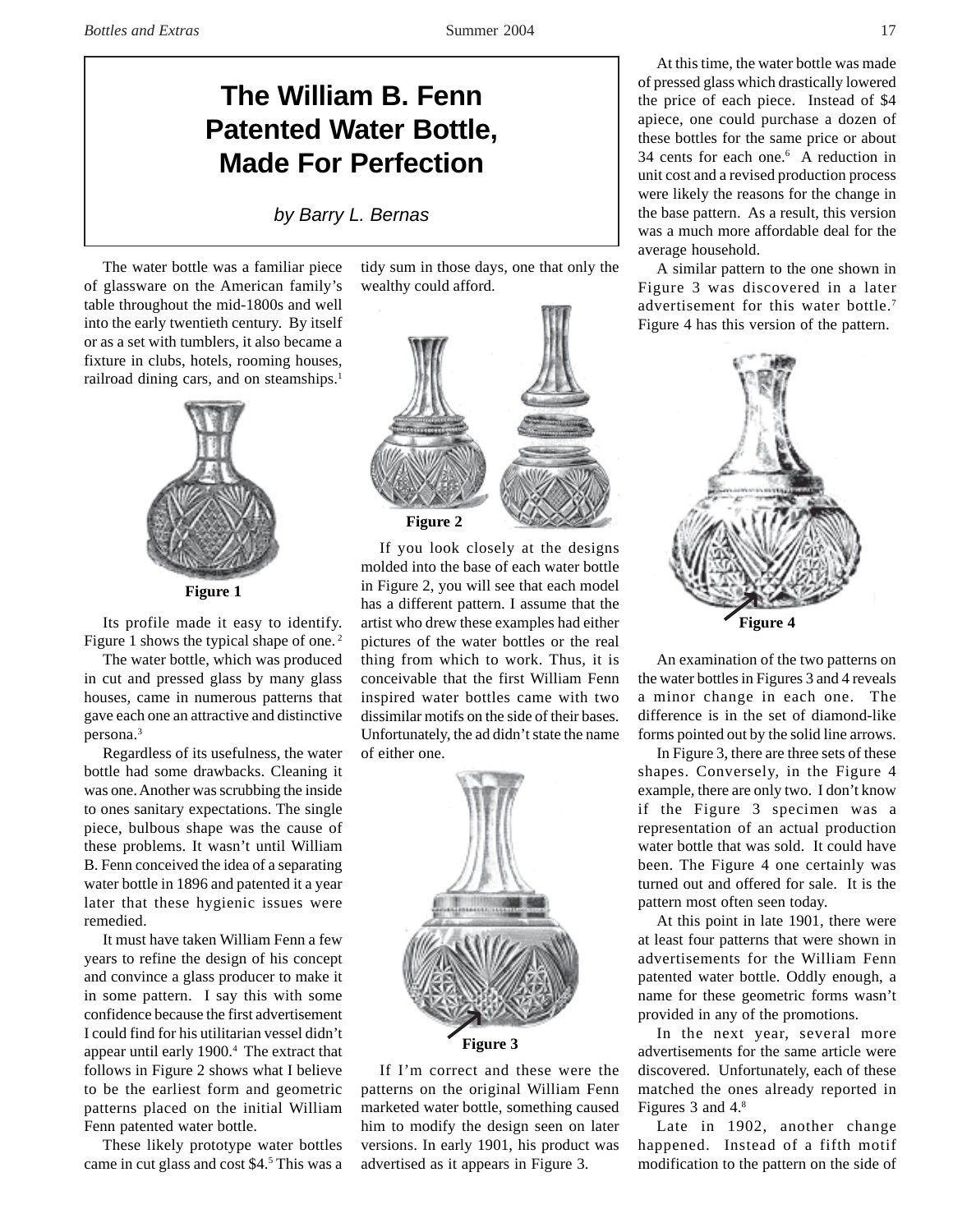his water bottle, William Fenn expanded the number of patterns available in this product line. Along with this initiative, he also had the water bottles made in different capacities than his original one.<sup>9</sup> A picture of each design will follow.10



## **Figure 5**

The water bottle in Figure 5 has the same pattern as the Figure 4 model. There was no change to the geometric design on its base. Of note, a name was finally attached to this motif. It was called the Royal pattern or style No. 250. The Royal design was offered for sale with two and three pint volumes.



The first new pattern on the William Fenn separating water bottle is the Imperial one. It is style No. 251 and is shown in Figure 6. The interesting aspect to this version is that it has no pattern at all. The base is made of clear glass which gives it a see through feature. Whatever liquid was in put in the base would be clearly visible at all times. It too was marketed in two and three pint capacities.



**Figure 7**

The next new design is seen in the Figure 7 example. It is style No. 253 or the Colonial pattern.

This motif has nine panels around the base which are rounded at the top and flat along the bottom. Separating each panel are two, pointed at the top, indented, V-shaped molded lines that resemble a W when place side-by-side. These two V-shaped and indented lines are the same length as the panels. At the intersection of these two lines, visualize the point of the inverted V in the letter W, a series of indented, alternating, diamond and concave, oblong forms are placed along the entire section, running bottom to top. After the final oblong form at the top, three diamond shapes finish off the ornamentation at the top. The Colonial variety came only in a half gallon size.



The last new pattern is depicted in Figure 8. It is called Optic and labeled No. 254. It has a succession of single, convex protruding, vertical panels with rounded tops and bottoms, running around the base of the water bottle.

I'm not certain a Fenn water bottle was made in the exact style as the one in Figure 8. I say this because the supposedly Optic ones in my collection have the panels slanted to the left instead of being vertical. Figure 9 will show the version I have. The Optic pattern also had two and three pint models.



**Figure 9**

The bottoms of the William Fenn separating water bottles with the four side patterns just described have different designs on them.

The Royal and Optic bottoms are pictured in Figure 10. On the right is the one from the Imperial base.

18 Summer 2004 *Bottles and Extras*



**Figure 10**

Figure 11 shows the bottom of the Colonial style.



**Figure 11**

Besides the Colonial neck style shown in Figure 7, there are at least two other profiles that I have noted. Figure 12 has a photograph of each one.



**Figure 12**

The left hand one has eight panels that have rounded tops and ends. At the juncture of the panel sides, a series of side way "notches" are seen from top to bottom. There are also two bands consisting of two lines each molded onto the panels, seemingly tying the bundle of panels together. I couldn't find an example of this neck in any ad or catalog entry for the William Fenn water bottle. But it certainly looks a lot like the neck on the water bottle in Figure 1.

The other water bottle neck on the right in Figure 12 is the more common variety in my opinion. It has ten panels with a flat top section and a rounded bottom end.

All of the Royal and Optic base patterned water bottles that I have with a neck that has the "notched" and banded panels have the following embossing on the bottom edge of the neck's lip – PERFECTION BOTTLE Co. WILKES-BARRE PA PATD MARCH 30-97. Along